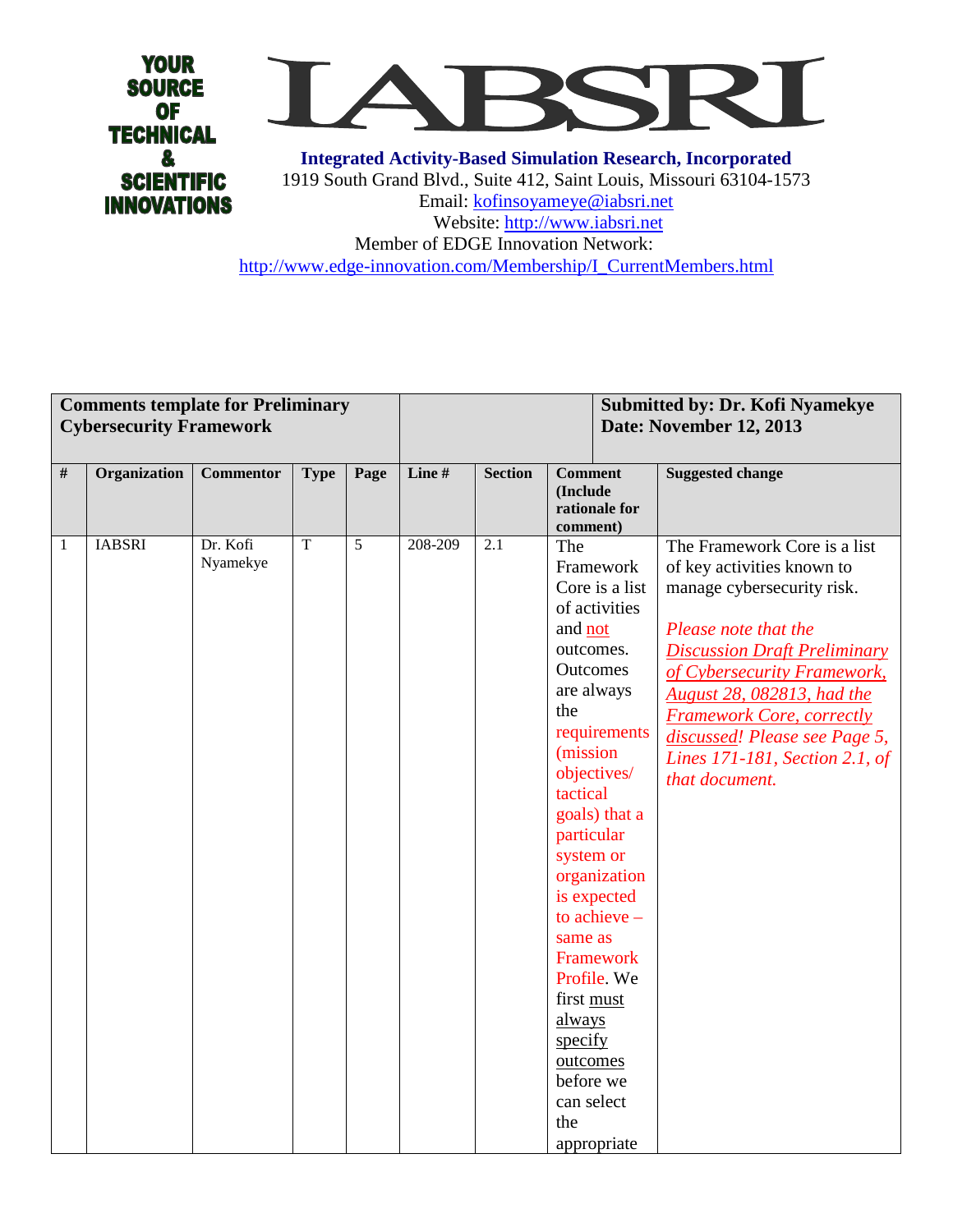|  |  |  | functions (or |  |
|--|--|--|---------------|--|
|  |  |  | business      |  |
|  |  |  | processes),   |  |
|  |  |  |               |  |
|  |  |  | which when    |  |
|  |  |  | executed,     |  |
|  |  |  | will achieve  |  |
|  |  |  | the           |  |
|  |  |  | outcomes.     |  |
|  |  |  | Please see    |  |
|  |  |  | the list of   |  |
|  |  |  | references to |  |
|  |  |  | support my    |  |
|  |  |  | rationale.    |  |
|  |  |  | Again,        |  |
|  |  |  | please note   |  |
|  |  |  | that the      |  |
|  |  |  | Framework     |  |
|  |  |  | Profile       |  |
|  |  |  | defines the   |  |
|  |  |  | outcomes.     |  |
|  |  |  | Please also   |  |
|  |  |  | see $#2$      |  |
|  |  |  | discussion    |  |
|  |  |  | for details   |  |
|  |  |  | about this    |  |
|  |  |  | issue!        |  |
|  |  |  |               |  |
|  |  |  |               |  |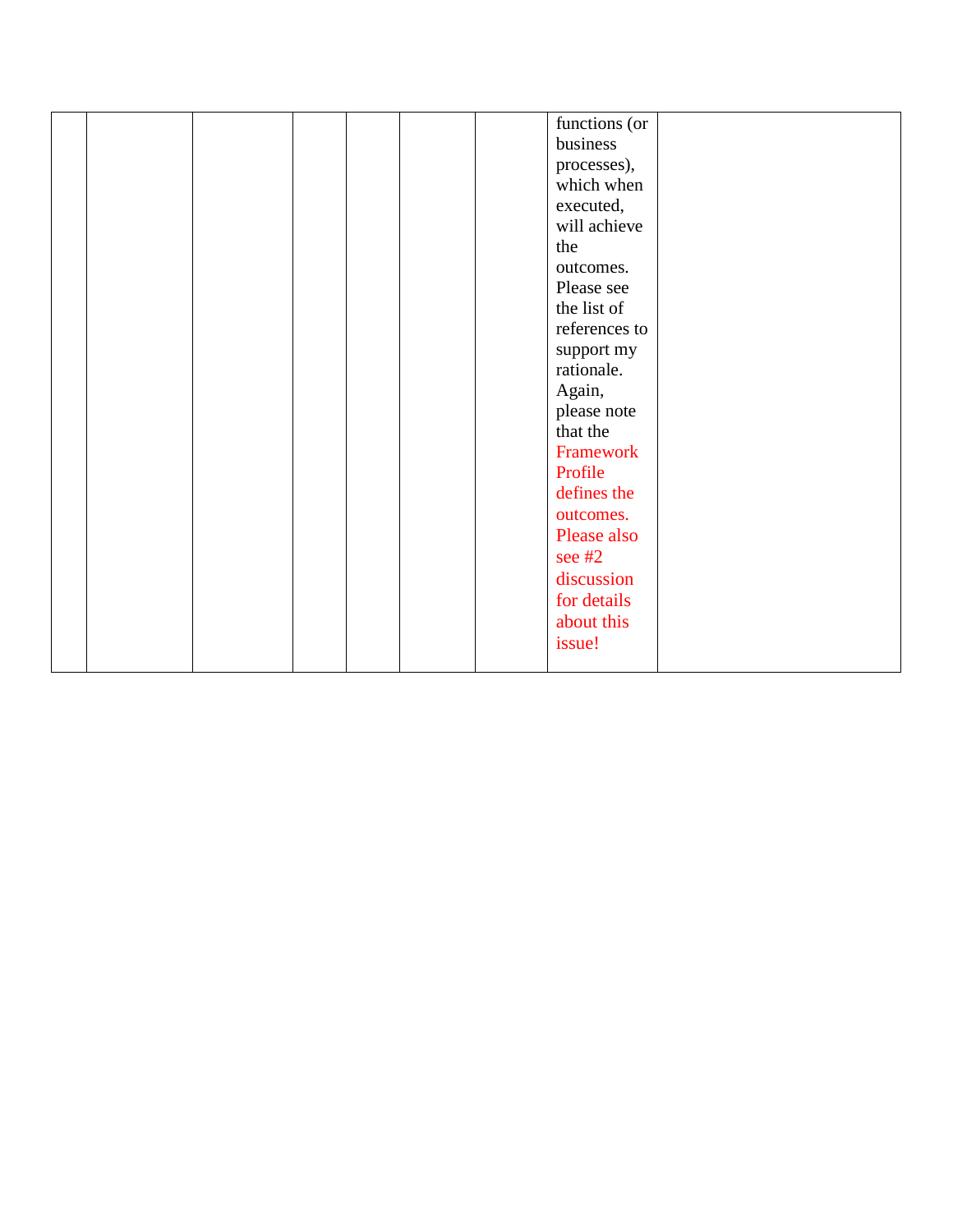| $\boldsymbol{2}$ | <b>IABSRI</b> | Dr. Kofi | $\overline{T}$ | $2-3$ | $140-149$ | 1.1 | Framework             | Switch the Framework Core and    |
|------------------|---------------|----------|----------------|-------|-----------|-----|-----------------------|----------------------------------|
|                  |               | Nyamekye |                |       |           |     | Profile               | Framework Profile, so that the   |
|                  |               |          |                |       |           |     |                       | Framework Profile appears first, |
|                  |               |          |                |       |           |     | defines the           | followed by the Framework Core.  |
|                  |               |          |                |       |           |     | outcomes.             |                                  |
|                  |               |          |                |       |           |     | The                   |                                  |
|                  |               |          |                |       |           |     | Framework             |                                  |
|                  |               |          |                |       |           |     | Profile first         |                                  |
|                  |               |          |                |       |           |     | must come             |                                  |
|                  |               |          |                |       |           |     | before the            |                                  |
|                  |               |          |                |       |           |     | Framework             |                                  |
|                  |               |          |                |       |           |     | Core. To              |                                  |
|                  |               |          |                |       |           |     | establish the         |                                  |
|                  |               |          |                |       |           |     | rationale             |                                  |
|                  |               |          |                |       |           |     | behind my             |                                  |
|                  |               |          |                |       |           |     | assertion, I          |                                  |
|                  |               |          |                |       |           |     | have                  |                                  |
|                  |               |          |                |       |           |     | borrowed              |                                  |
|                  |               |          |                |       |           |     | from Dr.              |                                  |
|                  |               |          |                |       |           |     | Deitz work            |                                  |
|                  |               |          |                |       |           |     |                       |                                  |
|                  |               |          |                |       |           |     | on Missions           |                                  |
|                  |               |          |                |       |           |     | and Means             |                                  |
|                  |               |          |                |       |           |     | Framework             |                                  |
|                  |               |          |                |       |           |     | (MMF) for             |                                  |
|                  |               |          |                |       |           |     | military              |                                  |
|                  |               |          |                |       |           |     | planning and          |                                  |
|                  |               |          |                |       |           |     | execution.            |                                  |
|                  |               |          |                |       |           |     | He                    |                                  |
|                  |               |          |                |       |           |     | pioneered             |                                  |
|                  |               |          |                |       |           |     | the MMF               |                                  |
|                  |               |          |                |       |           |     | model at the          |                                  |
|                  |               |          |                |       |           |     | Army                  |                                  |
|                  |               |          |                |       |           |     | Research              |                                  |
|                  |               |          |                |       |           |     | Laboratory            |                                  |
|                  |               |          |                |       |           |     | at Aberdeen           |                                  |
|                  |               |          |                |       |           |     | Proving               |                                  |
|                  |               |          |                |       |           |     | Ground,               |                                  |
|                  |               |          |                |       |           |     | Aberdeen,             |                                  |
|                  |               |          |                |       |           |     | Maryland.             |                                  |
|                  |               |          |                |       |           |     | Dr.                   |                                  |
|                  |               |          |                |       |           |     |                       |                                  |
|                  |               |          |                |       |           |     | Nyamekye<br>and other |                                  |
|                  |               |          |                |       |           |     |                       |                                  |
|                  |               |          |                |       |           |     | investigators         |                                  |
|                  |               |          |                |       |           |     | have                  |                                  |
|                  |               |          |                |       |           |     | extended Dr.          |                                  |
|                  |               |          |                |       |           |     | Deitz work            |                                  |
|                  |               |          |                |       |           |     | for Net-              |                                  |
|                  |               |          |                |       |           |     | Centric               |                                  |
|                  |               |          |                |       |           |     | Ecosystem.            |                                  |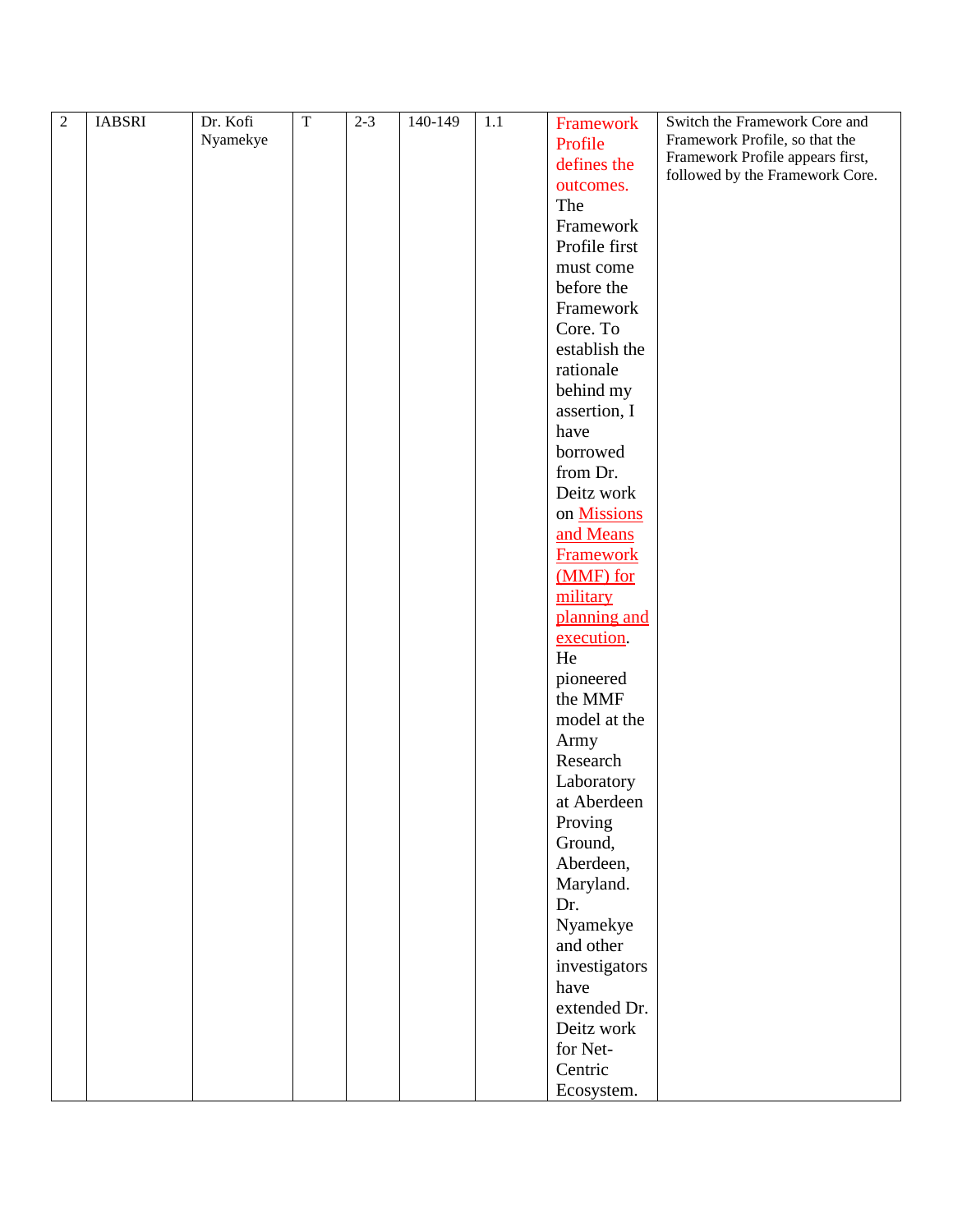|  |  |  | Please see<br>the details<br>for $#2's$<br>discussion<br>below,<br>including<br>the list of<br>references to<br>support my |  |
|--|--|--|----------------------------------------------------------------------------------------------------------------------------|--|
|  |  |  | rationale.                                                                                                                 |  |
|  |  |  |                                                                                                                            |  |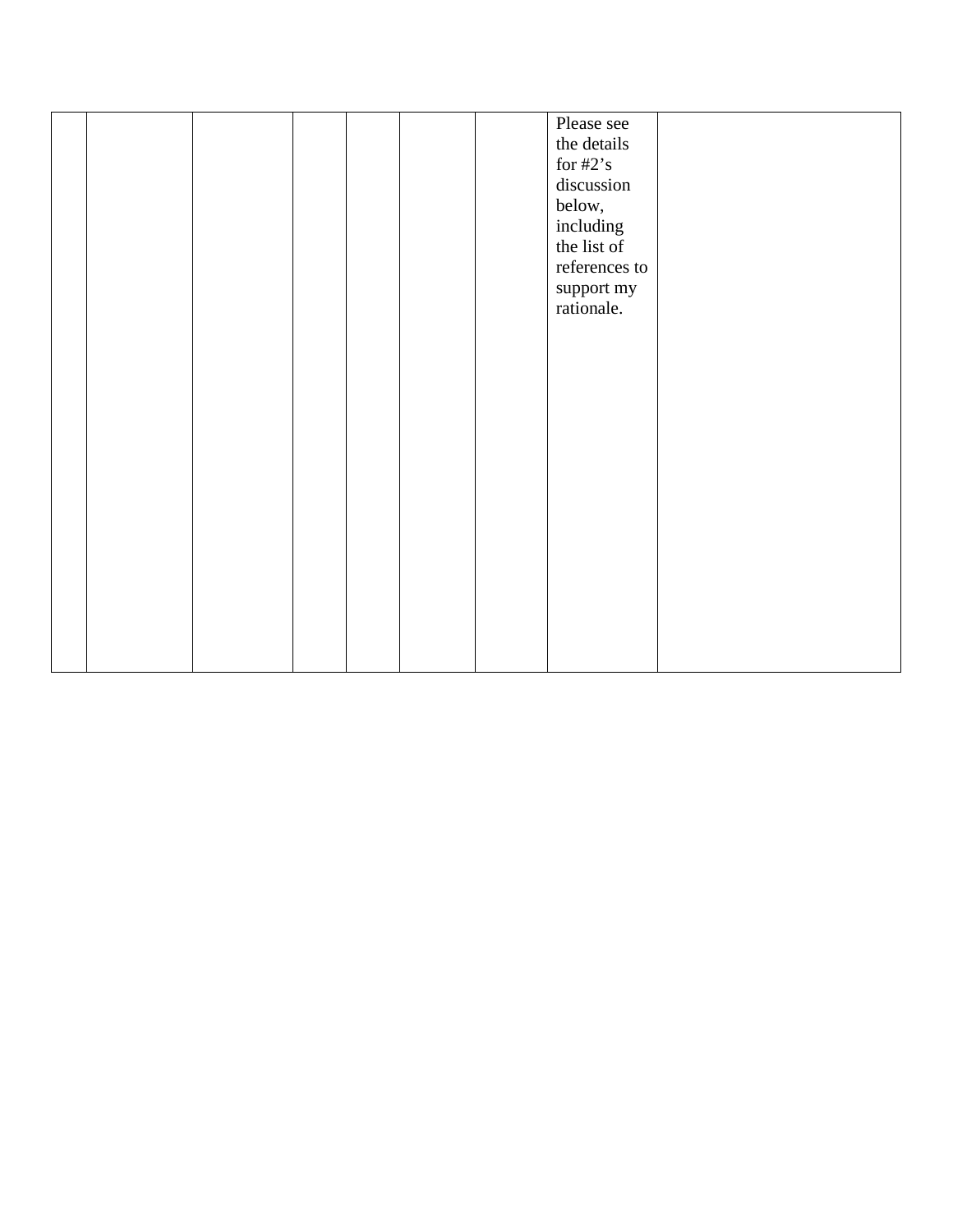| 3 | <b>IABSRI</b> | Dr. Kofi | $\overline{T}$ | 11 | 412 | $\overline{3.2}$ | As discussed     |                                 |
|---|---------------|----------|----------------|----|-----|------------------|------------------|---------------------------------|
|   |               |          |                |    |     |                  |                  | Specify Line 412 as follows:    |
|   |               | Nyamekye |                |    |     |                  | in the previous  | <b>Step 1: Define mission</b>   |
|   |               |          |                |    |     |                  | comments         | objectives. The organization    |
|   |               |          |                |    |     |                  | Identify is part | defines its mission objectives, |
|   |               |          |                |    |     |                  | of the           | related systems and assets,     |
|   |               |          |                |    |     |                  | Framework        |                                 |
|   |               |          |                |    |     |                  | Core. It does    | regulatory requirements and     |
|   |               |          |                |    |     |                  | not define the   | overall risk approach!          |
|   |               |          |                |    |     |                  | mission          |                                 |
|   |               |          |                |    |     |                  | objectives as    |                                 |
|   |               |          |                |    |     |                  | noted before.    |                                 |
|   |               |          |                |    |     |                  | My rationale     |                                 |
|   |               |          |                |    |     |                  | is that defining |                                 |
|   |               |          |                |    |     |                  | mission          |                                 |
|   |               |          |                |    |     |                  | objectives       |                                 |
|   |               |          |                |    |     |                  | should not be    |                                 |
|   |               |          |                |    |     |                  | confused with    |                                 |
|   |               |          |                |    |     |                  | functions or     |                                 |
|   |               |          |                |    |     |                  | activities to    |                                 |
|   |               |          |                |    |     |                  | achieve the      |                                 |
|   |               |          |                |    |     |                  | mission          |                                 |
|   |               |          |                |    |     |                  | objectives and   |                                 |
|   |               |          |                |    |     |                  | tactical goals.  |                                 |
|   |               |          |                |    |     |                  |                  |                                 |
|   |               |          |                |    |     |                  |                  |                                 |
|   |               |          |                |    |     |                  |                  |                                 |
|   |               |          |                |    |     |                  |                  |                                 |
|   |               |          |                |    |     |                  |                  |                                 |
|   |               |          |                |    |     |                  |                  |                                 |
|   |               |          |                |    |     |                  |                  |                                 |
|   |               |          |                |    |     |                  |                  |                                 |
|   |               |          |                |    |     |                  |                  |                                 |

## #1: REFERENCES

- Defense Modeling and Simulation Office (DMSO). 2004. "The Military Missions and Means Framework, Page 16," Tutorial, [http://www.dtic.mil/ndia/2005test/mis2.pdf,](http://www.dtic.mil/ndia/2005test/mis2.pdf) (Accessed October 4, 2013).
- Deitz, P., and Sheehan, J. 2006. "The Military Missions and Means Framework." Tutorial. May 9.
- Deitz, P. H., Bray, B. E. and Walbert, J. N. 2013. "An Integrating Framework for Interdisciplinary Military Analyses, Figure 5, Page 13," Military Operations Research Society 80th Symposium, United States Air Force Academy: Composite Group D – Resources, Readiness, and Training," Colorado Springs, CO, June 11-14, 2012 .
- Sheehan, J. H., Deitz, P. H., Bray, B. E., and Harris, B. A. 2003. "The Military Missions and Means Framework, Figure 1, Page 4" *Proceedings, Interservice/Industry Training, Simulation and Education Conference*.

Nyamekye, K. 2013. "Warfighter Decision Making in Complex Endeavors: Using Purposeful Agents and Reflexive Game Theory, Figure 1, Page 8," Proceedings of 18<sup>th</sup> ICCRTS: Modeling and Simulation, Paper Number 074,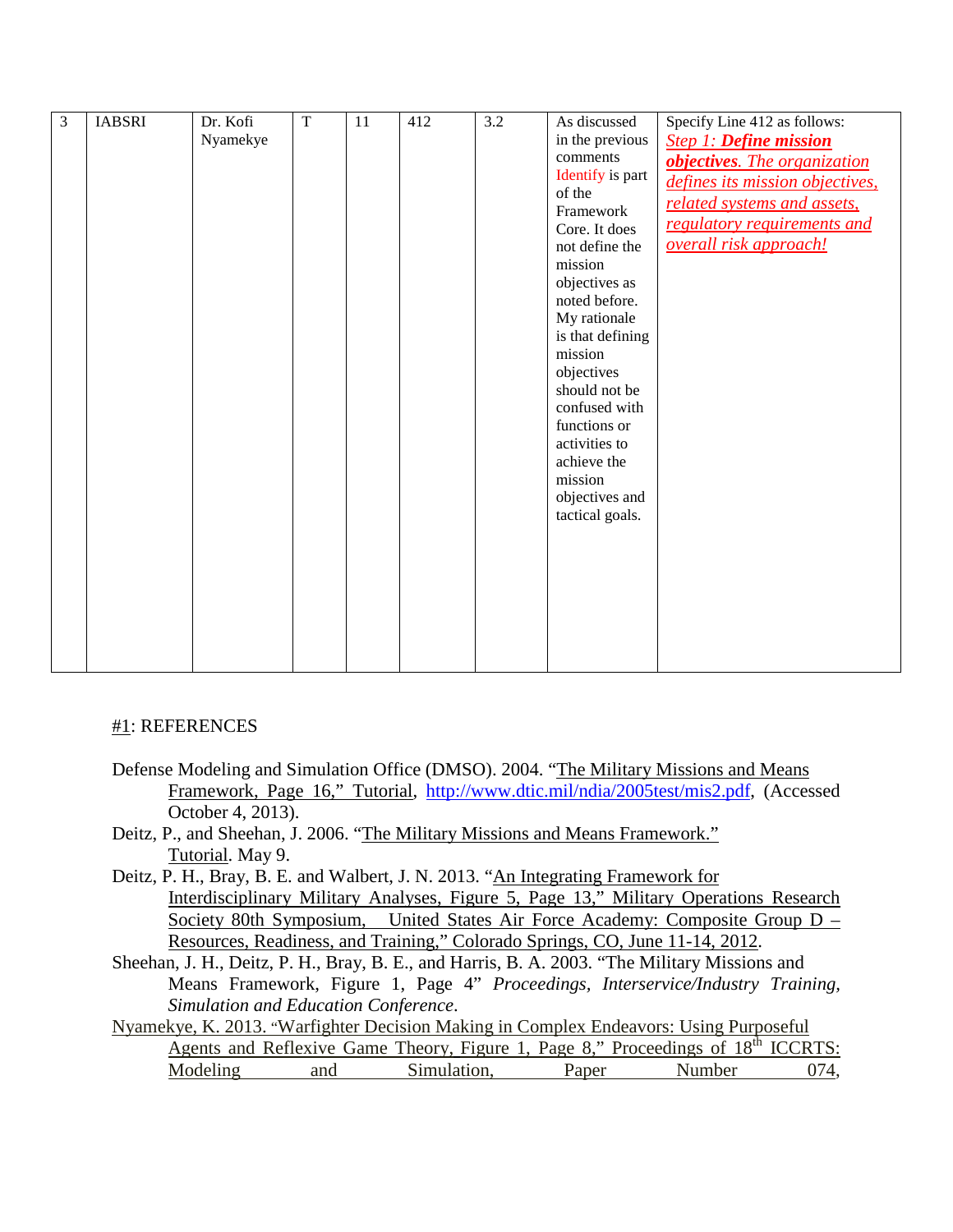[http://www.dodccrp.org/events/18th\\_iccrts\\_2013/post\\_conference/papers/074.pdf](http://www.dodccrp.org/events/18th_iccrts_2013/post_conference/papers/074.pdf) (Accessed October 4, 2013).

**#2: MISSIONS AND MEANS FRAMEWORK (MMF) TO ILLUSTRATE FRAMEWORK PROFILE** [SOURCE: Nyamekye, K. 2013. "Warfighter Decision Making in Complex Endeavors: Using Purposeful Agents and Reflexive Game Theory, Figure 1, Page 8,"<br>Proceedings of 18<sup>th</sup> ICCRTS: Modeling and Simulation. Paner Number 074 ICCRTS: Modeling and Simulation, Paper Number 074, [http://www.dodccrp.org/events/18th\\_iccrts\\_2013/post\\_conference/papers/074.pdf](http://www.dodccrp.org/events/18th_iccrts_2013/post_conference/papers/074.pdf) (Accessed October 4, 2013)].

Please note the subsequent description is the direct excerpt from the recent work of Dr. Nyamekye on Missions and Means Framework (MMF) and its extension – Multi-Threaded Missions and Framework (MTMMF) [Nyamekye 2013], a battlefield planning and execution model --, for supporting the Warfighter's Decision Making in Complex Endeavors.

## **MISSIONS AND MEANS FRAMEWORK (MMF) and MTMMF**



*Figure 1. The Basic MMF Model [Deitz et. al. May 2006.]* 

*The basic MMF Model, recently proposed by Deitz et al. [Deitz et al. 2006], Figure 1, is a structure for explicitly specifying the military mission and for quantitatively evaluating the*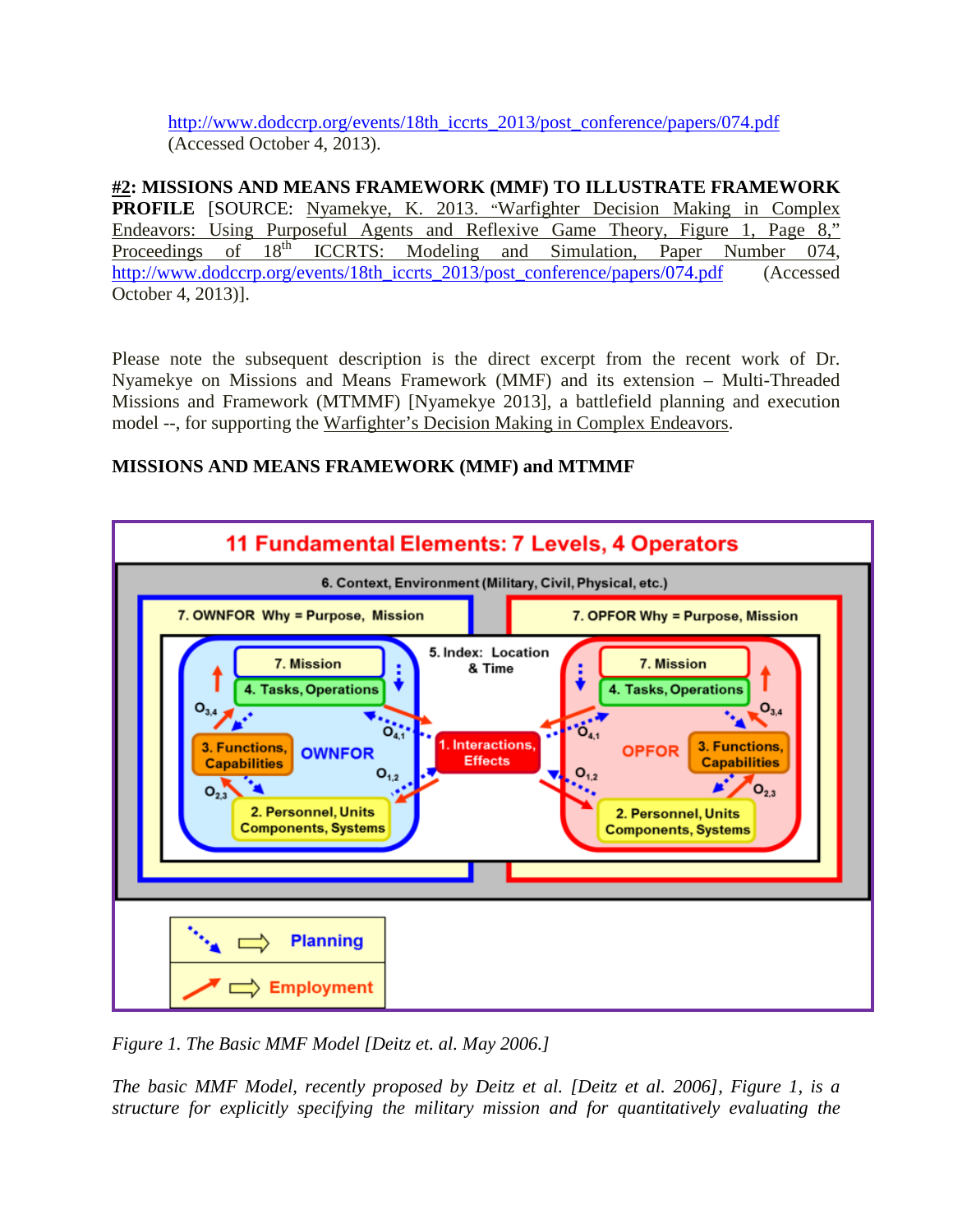*mission utility of alternative war-fighting Doctrine, Organization, Training, Material, Leadership, Personnel, Facilities (DOTMLPF), Services and Products.* 



*Figure 2. The MTMMF as A Generic Model for Showing Interactions among the Taliban Insurgents, Soldiers, Air Support Group, Friendly Local Tribesman, and SU Leader, In an Integrated View, On the Battlefield [Nyamekye 2011.]*

*Its (basic MMF model) objective is to provide a framework to help the SU leader, engineer, and comptroller specify a common understanding of military operations -- such as load planning and route selection [Nyamekye 2011] --, and information, and to provide quantitative mission assessment of alternative planning solutions. It provides a disciplined process to explicitly specify the mission (e.g., the Soldier's mission or SU mission), allocate means (course of action which each Soldier or the SU will take to pursue the mission), and assess mission accomplishment (the analysis of the course of action to determine if the Soldier or the SU has achieved mission success). Levels 5 through 7 characterize the Mission portion of the MMF, while Levels 1 through 4 are considered the Means portion of the framework. Please note that Level 7 defines the strategic mission objectives. Level 7 is part of the Framework Profile. Level 7 associates with Senior Executive Level in Figure 3 of the Preliminary Cybersecurity Framework, Page 9, Lines 318 - 320! Please also note that Level 4 defines the tactical goals. Level 4 is also part of the Framework Profile. Level 4 associates with Business/Process Level and Implementation/Operations Level, respectively in Figure 3 of the Preliminary Cybersecurity Framework, Page 9, Lines 318 - 320! Please note that Level 3 defines the Functions, which when*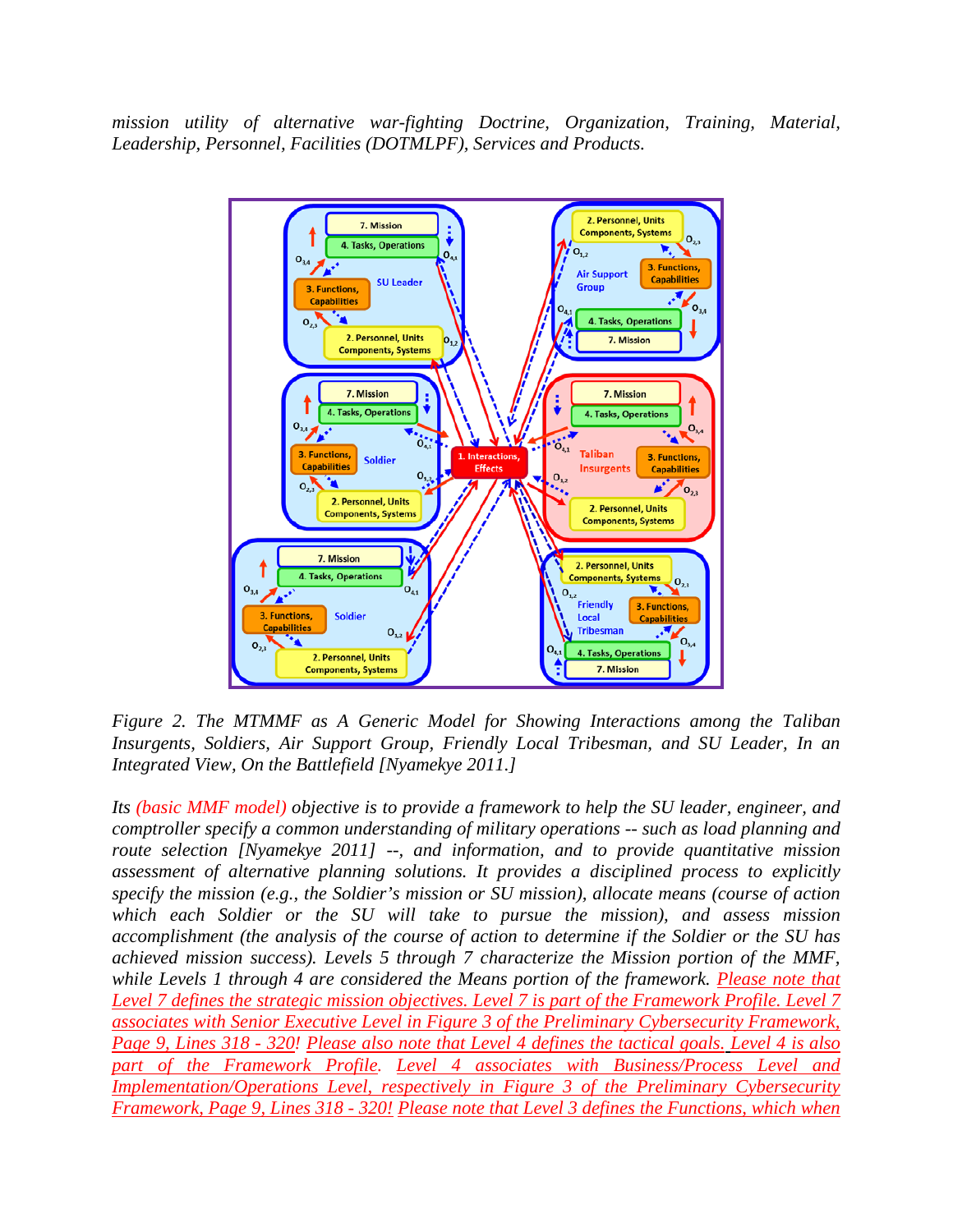*executed will achieve Level 4 tactical goals. Level 3 is part of the Framework Core. Level 3 will associates with Business/Process Level and Implementation/Operations Level, respectively in Figure 3 of the Preliminary Cybersecurity Framework, Page 9, Lines 318 - 320! Level 2 defines the resources needed for Level 3. Level 2 is part of the Framework Core. Level 2 associates with Business/Process Level and Implementation/Operations Level, respectively in Figure 3 of the Preliminary Cybersecurity Framework, Page 9, Lines 318 - 320! Level 1 defines execution or implementation of the plan. Level 1 associates with Framework Implementation Tiers, and Implementation/Operations Level in Figure 3 of the Preliminary Cybersecurity Framework, Page 9, Lines 318 - 320!*

*Level 6 which shows the Environment – Operating Environment – deserves attention with respect to uncertainty, from the Operating Environment. We will discuss it shortly. Again, the "Means", in the basic MMF, include all resources and actions which the Soldier or the SU will apply in pursuit of the Missions and the objectives. For example, the Mission tasks, such as gathering intelligence of the enemy's cover and concealment for terrain analysis, functions and capabilities (i.e. communication, movement over rough terrain, protection, sustainment) which each Soldier or the SU would need to successfully execute the Mission task(s), the resources (supplies i.e. food and water), equipment (i.e. vehicles, boots, protective vests and helmets), technology (i.e. GPS with batteries, radios, personal digital assistants (PDAs), etc.) needed to deliver the required functions and capabilities given the mission conditions and so on, are all considered part of the Means to achieve the ends associated with each Soldier or the SU's mission. Please note that SU leader must consider and incorporate Levels 7 to 1 into the decision making process -- for example load planning and route selection [Nyamekye 2011]. The "OWN FORCE" may represent each Soldier or SU as a single node in a Net-Centric Ecosystem [Nyamekye 2010] and the "OPPOSING FORCE" may represent the enemy (the Taliban insurgents). Figure 1 is specifically for a single threaded mission – only SU operations are involved.* 

*Events in Afghanistan conclusively suggest that the SU cannot operate as a single thread. For example, in many recent missions in Afghanistan's remote areas, the SU has always requested external support – for example, air support operations -- to defeat the Taliban insurgents. Thus, we must treat the SU as part of a Multi-Threaded MMF Model [Nyamekye 2010], Figure 2, which is an extension of the single-threaded mission -- Deitz et al. basic MMF Model, Figure 1. The MTMMF represents the generic model of the interactions between the enemies, SU, logistics operations, etc. in an integrated systems-of-system (SoS), on the battlefield. The Multi-Threaded MMF Model can represent each Soldier, SU or the "support group" as a single node, and more importantly each friendly Soldier as a single node such as the friendly local tribesman in the Net-Centric Ecosystem [Nyamekye 2010]. Such an integrated view is critically important because it provides cognitive aid to the SU unit leader in understanding the sociocultural interactions among the participants and how such interactions help the SU leader to select the best plan to defeat the enemy on the battlefield. Also, the integrated view provides a much better picture of intentional relationships with the SU, and the support group, when analyzing the terrain -- for example, for load planning and route selection [Nyamekye 2011].* 

*Through Level-1 (Interactions, Effects), the SU leader could share a COP with other Soldiers in the SU, and other combat support organizations, for creating a shared situation awareness of an*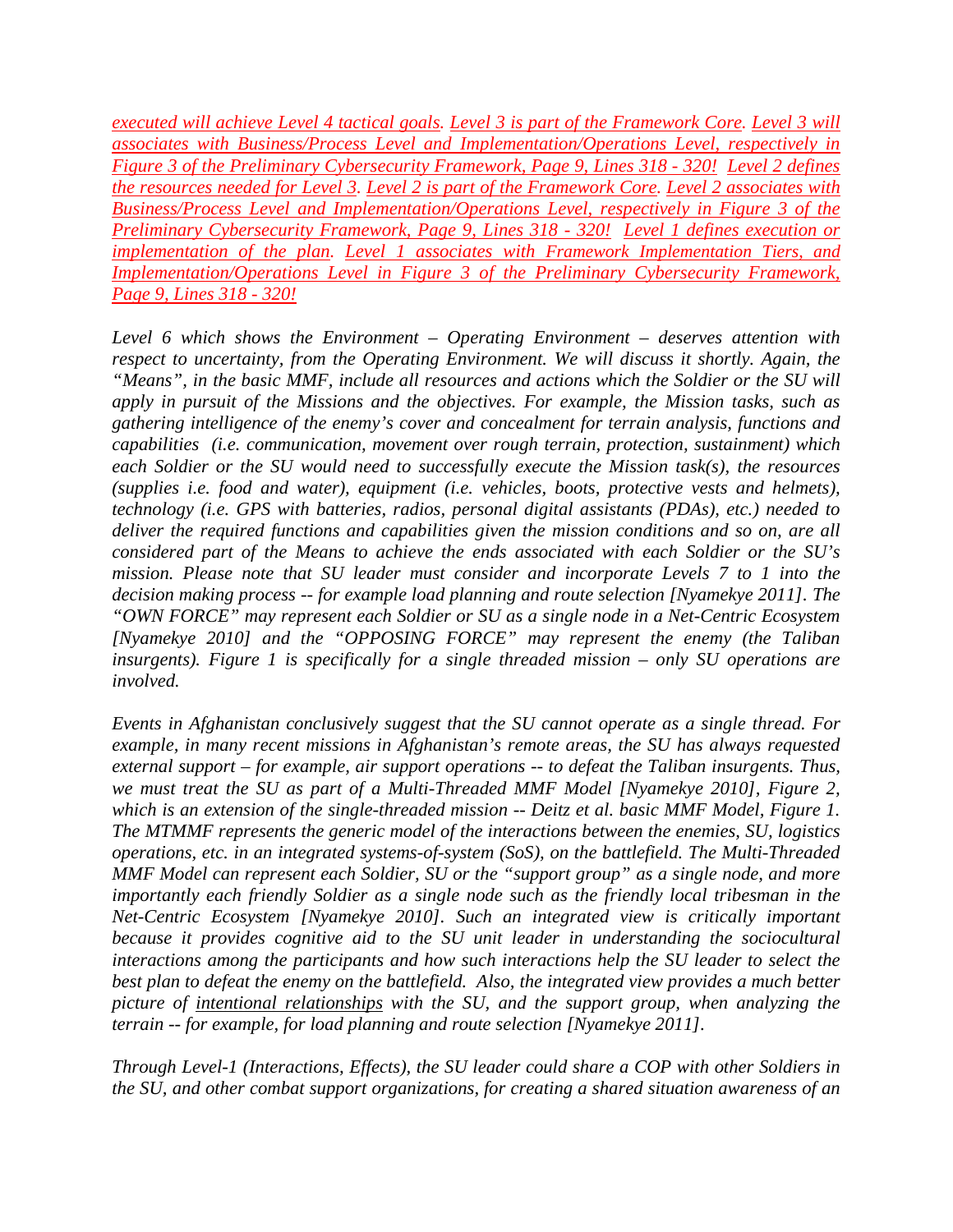*insurgent's mission, such as creating and locating an improvised explosive device (IED) in the terrain (Operating Environment) to hurt the Soldiers, on the battlefield. The details of each MTMMF level follow.* 

*Level-7 establishes the dismounted SU's Mission, e.g., Dislodge the Taliban insurgents from the rural and remote areas near the Kandahar city to prevent the Taliban insurgents from moving into the city. Level-6 describes the (Context, Environment) for the mission, e.g., human intelligence information in textual descriptive format – unstructured data format about the Taliban insurgents' intent, the terrain data, etc. Level-6 (Operating Environment) is where uncertainty occurs – e.g., insurgents intentionally using some deceptive measure such as actually creating a wedding-type celebration scenario where some other local tribesmen shoot into the air as celebrating some wedding but the actual insurgents are in some other location. We will shortly discuss how uncertainty affects the choice or decision making of the SU.* 

*Level-5 identifies the (Index, Location & Time) for the mission, e.g., the geospatial data (from inter-visibility tools) describing the location and time for the mission. Level-4 establishes SU mission (Tasks, Operations), e.g., "Get the ISR sensor feeds for creating the shared situation awareness of the Taliban insurgent's intent". Level-4 also establishes the measure of performance/measure of effectiveness (MOP/MOE), for each mission task, e.g., throughput time for data transfer, overall mean time for each task, etc. Level-3 establishes the capabilities and functions (set of actions) that each Soldier or the SU would need to successfully perform the mission task. The SU may, for example, be given the mission task of conducting a tactical movement from a Combat Out Post to an isolated village in a critical valley. Factors such as the distance to be traveled, intervening terrain, threat of attack from insurgents, time available, and road conditions, will result in different sets of required capabilities and functions (i.e. aerial insertion versus vehicle or foot movement). Please note that the capabilities and functions (set of actions) are contained in the Operation Order, for each Soldier. The SU leader informally applies an abbreviated version of the Military Decision Making Process (MDMP) to develop an Operation Order which provides the task and purpose for each Soldier in the SU. The SU leader task organizes available personnel and equipment by choosing the best possible match of the capabilities and functions they deliver to the capabilities and functions required by each task. The written or verbal Operation Order is a product of this analysis. Level 2 also includes the C++ codes for the geospatial data or terrain data in the form of Services, Interface Definition Language (IDL) for exposing the Services to a middleware such as the Real-Time Innovations (RTI) Data Distribution Services (DDS). Please note that RTI DDS -- middleware -- permits the SU leader to send the Operation Order to each Soldier, and the support organizations, etc., through some intermittent network, in IW. Level-1 establishes the (Interactions, Effects) among the entities – between the Soldiers in SU, the support organizations, and between the SU, support group, and the Taliban insurgents. Level-1 represents execution of the chosen plan – e.g., load plan and route selection -- to fulfill the Level-7 Mission and anti-selfishness principle.* 

*Consider Figure 3, which shows the detailed relationships between Level-6 (Context, Environment (Operating Environment)) and Level-4 (Tasks, Operations) and Level-3 (Functions, Capabilities). Please note that Figure 3 is an extension of Figure 1. For each Mission, Level-7, the SU leader must not only construct the Mission Task, Level-4, associated with the Mission, but also the SU leader must also establish the effect (influence, Step 4) of uncertainty from the*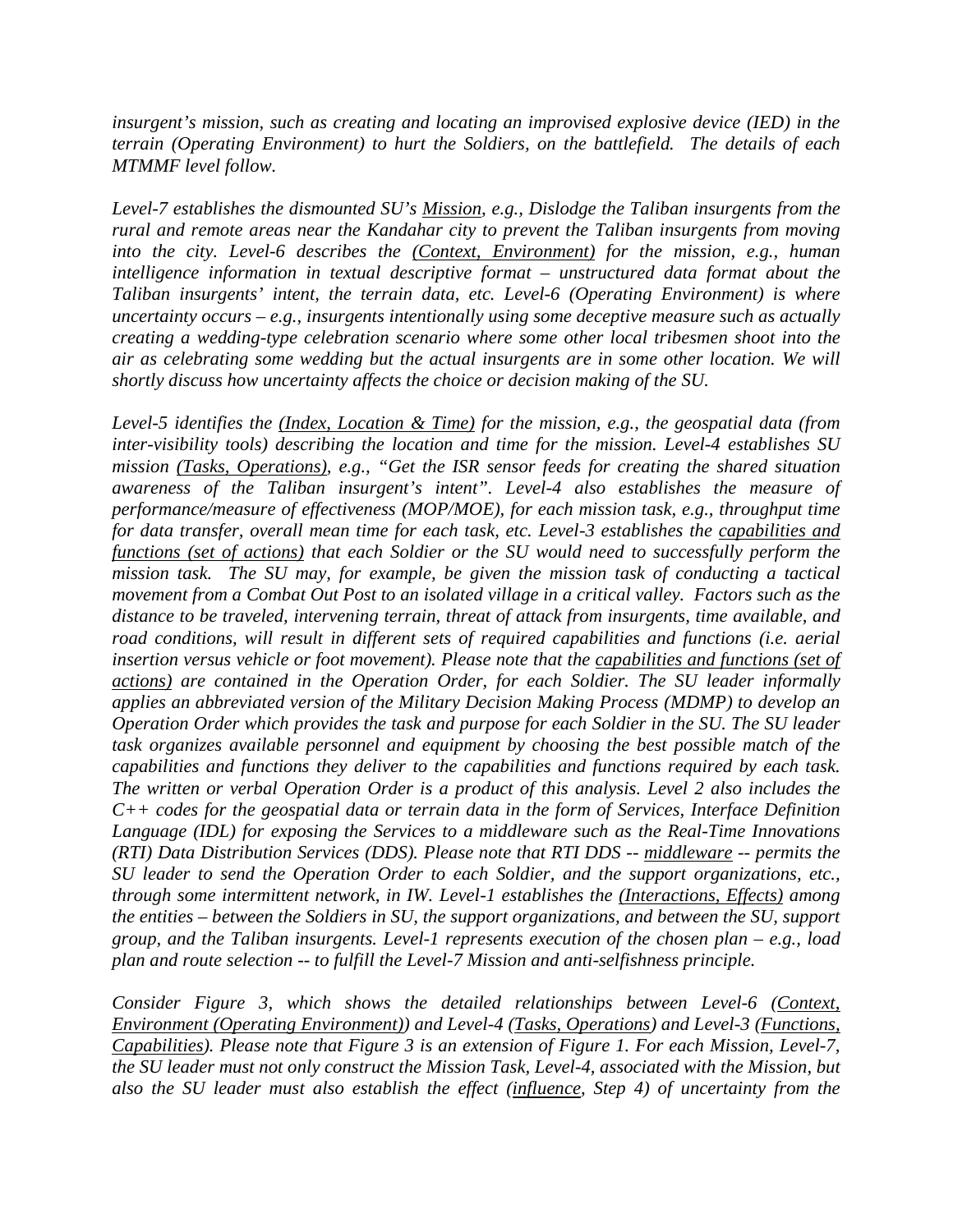*Environment (Operating Environment), Level-6 – Associate Tasks With Conditions & Measures/Standards, on Mission Task, Level-4. This in turn requires the new choice prediction and choice selection of Level-3 (Functions, Capabilities) – Steps 6 and 7, associated with the Mission Task, Level-4. This is how we model the effect of uncertainty (from the operating environment) and complexity on choice prediction and choice selection, in Reflexive Game Theory (RGT), as noted before.* 



*Figure 3. Diagram Showing the Detailed Relationships Between Level-5 (Index, Location & Time) and Level-6 (Context, Environment) On Level-4 (Tasks, Operations) and Level-3 (Functions, Capabilities) [Deitz et. al. May 2006.]*

## #2: REFERENCES

- Defense Modeling and Simulation Office (DMSO). 2004. "The Military Missions and Means Framework, Page 16," Tutorial, [http://www.dtic.mil/ndia/2005test/mis2.pdf,](http://www.dtic.mil/ndia/2005test/mis2.pdf) (Accessed October 4, 2013).
- Deitz, P., and Sheehan, J. 2006. "The Military Missions and Means Framework." Tutorial. May 9.
- Deitz, P. H., Bray, B. E. and Walbert, J. N. 2013. "An Integrating Framework for